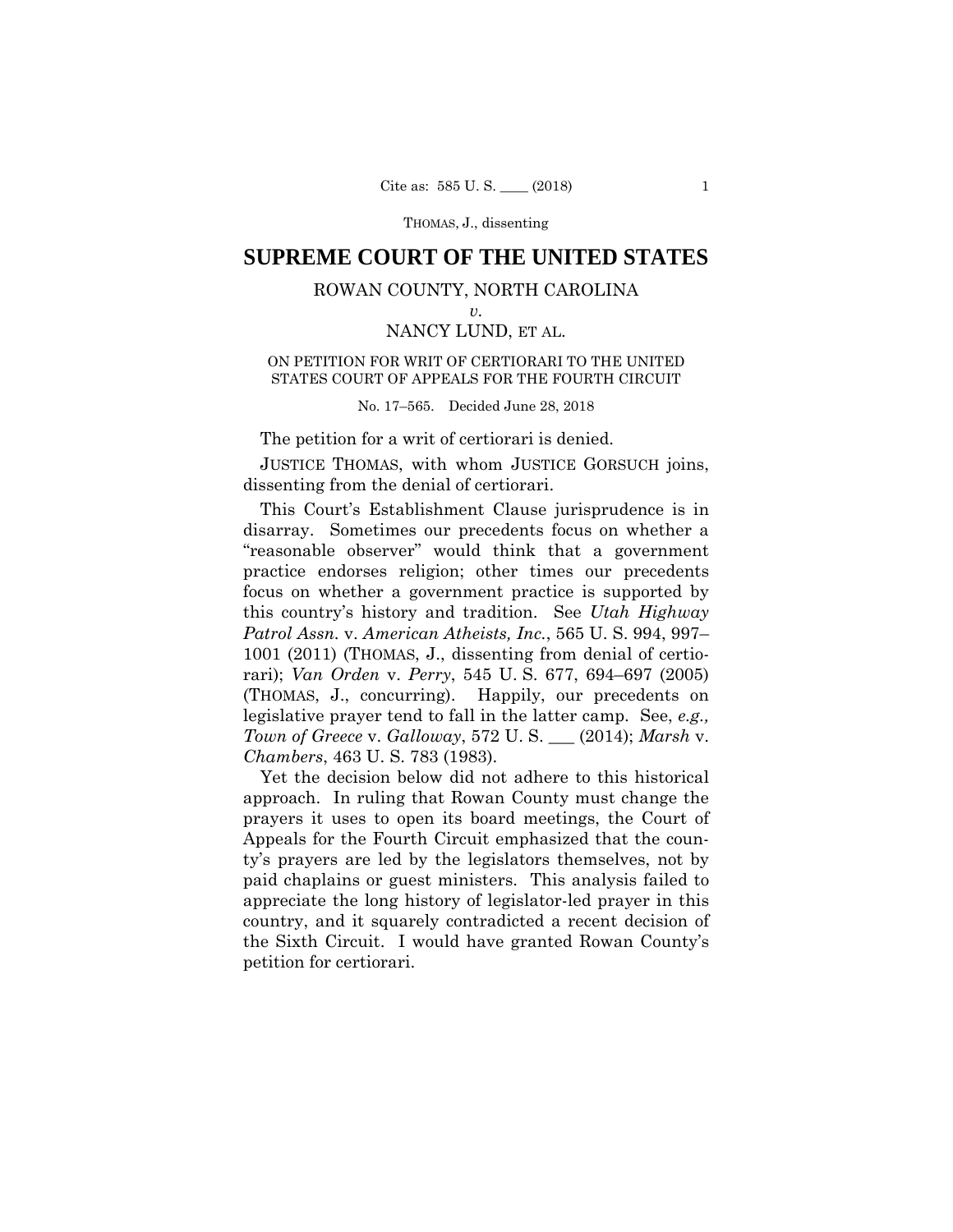I

Rowan County, North Carolina, is governed by a fivemember Board of Commissioners (Board). The Board convenes twice a month, in meetings that are open to the public. Each meeting begins with a prayer, which the commissioners take turns leading. Prayers usually begin with an invitation ("Let us pray," "Let's pray together," "Please pray with me") and end with a communal "Amen." Because the current commissioners are all Christians, their prayers tend to reference "Jesus," "Christ," or the "Savior." But the Board does not require the commissioners to profess any particular religion, or require the prayers to have any particular content. The content of the prayer is entirely up to the commissioner giving it.

Three residents of Rowan County, who were offended by the Board's prayers, sued the county, alleging violations of the Establishment Clause. The District Court entered summary judgment in the residents' favor, 103 F. Supp. 3d 712, 713 (MDNC 2015), but a divided panel of the Fourth Circuit reversed, 837 F. 3d 407, 411 (2016). On rehearing en banc, the full Fourth Circuit affirmed the District Court's initial decision. 863 F. 3d 268, 275 (2017).

Disagreeing with the earlier panel, the en banc court began by distinguishing this Court's decision in *Town of Greece*, which upheld the prayer policy of the town of Greece in New York. The prayers in Greece were given by "guest ministers," the Fourth Circuit explained, while the prayers in Rowan County are given by the commissioners. See 863 F. 3d, at 277–278. The Fourth Circuit deemed legislator-led prayer more suspect under the Establishment Clause because it "identifies the government with religion more strongly" and "heightens the constitutional risks posed by requests to participate and by sectarian prayers." *Id.,* at 278. Since the prayers in Rowan County are legislator led, the Fourth Circuit concluded that *Town of Greece* does not apply and, thus, it "must decide whether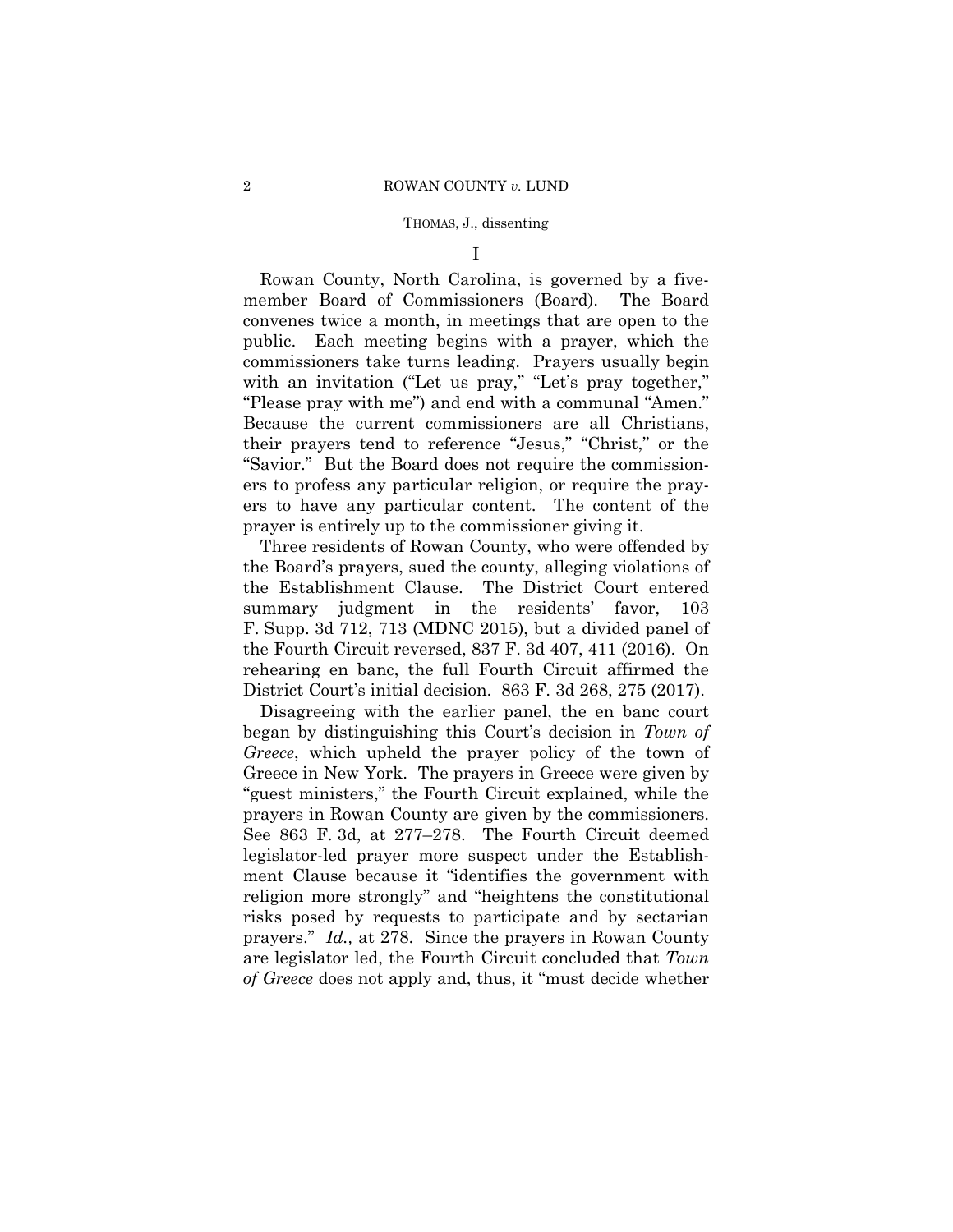[Rowan] [C]ounty's prayer practice, taken as a whole," is constitutional. 863 F. 3d, at 280.

The Fourth Circuit held that it was not, for a "combination" of four reasons. *Id.,* at 281. First, the prayers in Rowan County are given exclusively by the commissioners. *Id.,* at 281–282. Second, of the 143 prayers that the Fourth Circuit analyzed, 139 "invoked" Christianity, only four were nonsectarian, and at least 11 "'promote[d]'" Christianity. *Id.,* at 283–286. Third, the commissioners "told attendees to rise and often invited them to pray." *Id.,* at 286. Fourth, and finally, the prayers took place in "the intimate setting of a municipal board meeting," where the Board often exercises "quasi-adjudicatory power over such granular issues as zoning petitions, permit applications, and contract awards." *Id.,* at 287–288.

For these four reasons, the Fourth Circuit held that Rowan County's prayer practice violated the Establishment Clause. Five judges dissented, contending that the Fourth Circuit's decision was inconsistent with this Court's precedents and this country's "long and varied tradition of lawmaker-led prayer." See *id.,* at 301–323 (opinion of Agee, J.).

II

I would have granted certiorari in this case. The Fourth Circuit's decision is both unfaithful to our precedents and ahistorical. It also conflicts with a recent en banc decision of the Sixth Circuit.

While the Fourth Circuit stated that a "combination" of factors made the Board's prayers unconstitutional, *id.,* at 281, virtually all of the factors it identified were present in *Town of Greece*. The Fourth Circuit noted that the Board's prayers were typically Christian and occasionally promoted Christianity at the expense of other religions. But so did the prayers in *Town of Greece*. See 572 U.S., at \_\_\_  $\Box$  (slip op., at 10–18). The Fourth Circuit stressed that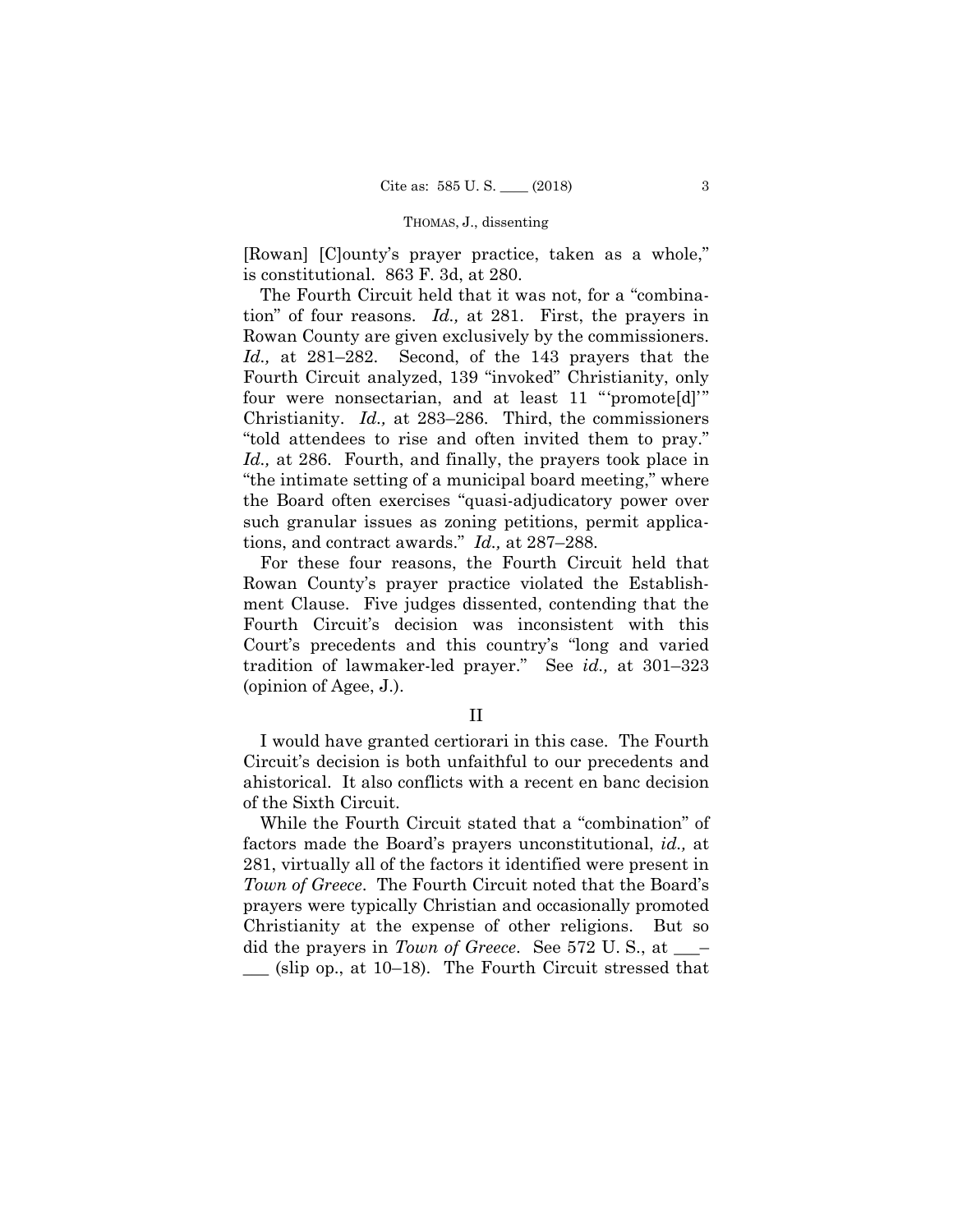the commissioners often asked attendees to rise and invited them to pray. But the prayergivers in *Town of Greece*  made the same invitations. See *id.*, at \_\_\_<sup>\_</sup>\_\_\_ (plurality opinion) (slip op., at 20–21). The Fourth Circuit thought that audience members would be pressured to participate in the prayers, given the intimate setting of Board meetings and its adjudicatory authority. But these same pressures were present in *Town of Greece*. See *id.,* at \_\_\_ (slip op., at 18); *id.*, at  $\_\_\_\_\_\$  (THOMAS, J., concurring in part and concurring in judgment) (slip op., at 7–8).

The only real difference between this case and *Town of Greece* is the person leading the prayer. Prayers in Rowan County are led by the commissioners, while prayers in Greece are led by guest ministers. The Fourth Circuit leaned heavily on this distinction to justify conducting its own free-floating evaluation of Rowan County's prayers. See 863 F. 3d, at 280. But what it should have done, under our precedents, is examine whether "history shows that the specific practice [of legislator-led prayer] is permitted." *Town of Greece*, *supra*, at \_\_\_ (slip op., at 8). If the Fourth Circuit had conducted that inquiry, it would have found a rich historical tradition of legislator-led prayer.

For as long as this country has had legislative prayer, legislators have led it. Prior to Independence, the South Carolina Provincial Congress appointed one of its members to lead the body in prayer. See Brief for State of West Virginia et al. as *Amici Curiae* 9 (States Brief). Several States, including West Virginia and Illinois, opened their constitutional conventions with prayers led by convention members instead of chaplains. See Brief for Members of Congress as *Amici Curiae* 10 (Congress Brief). The historical evidence shows that Congress and state legislatures have opened legislative sessions with legislator-led prayer for more than a century. See States Brief 8–19; Congress Brief 8–9. In short, the Founders simply "did not intend to